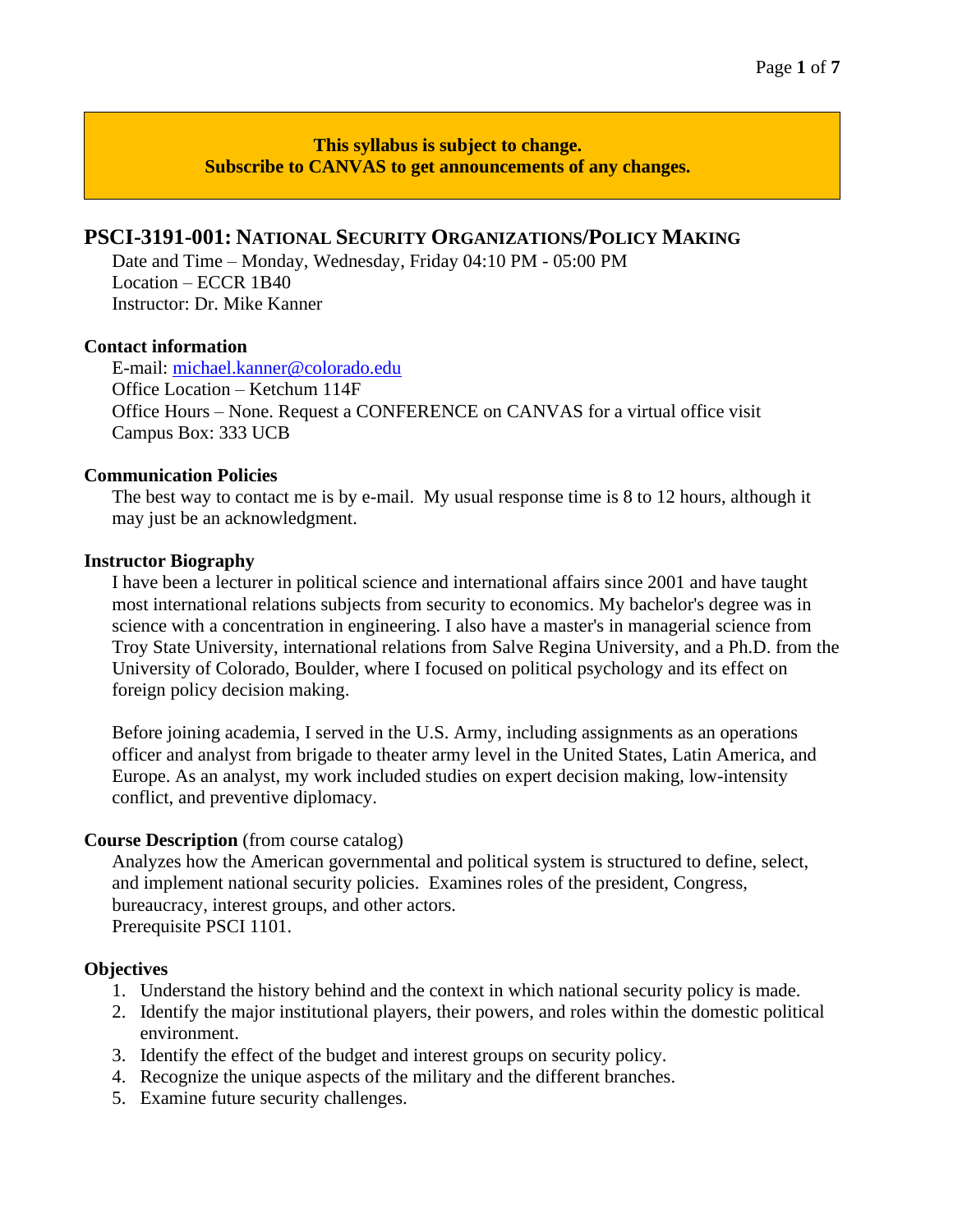## **Overview of Class and Responsibilities**

### Classes under COVID

Due to COVID 19 restrictions and University policies, only one-third of you will attend the lectures on any day. Your days will be based on your last name, as listed here.

|           | Last Name          |         |  |
|-----------|--------------------|---------|--|
|           | From               | To      |  |
| Monday    | Abramson-Pritchard | Gannett |  |
| Wednesday | Gaffney            | Morales |  |
| Friday    | Morey              | Wray    |  |

Lectures will simultaneously be available as a CONFERENCE on CANVAS. You will see them listed on the day of the class under NEW CONFERENCES. The lectures will also be recorded so that students that miss the scheduled lecture period will be able to view them.

If you are not familiar with the CONFERENCES tool, there is a short guide at [https://community.canvaslms.com/t5/Student-Guide/How-do-I-use-Conferences-in-a-course-as](https://community.canvaslms.com/t5/Student-Guide/How-do-I-use-Conferences-in-a-course-as-a-student/ta-p/470)[a-student/ta-p/470.](https://community.canvaslms.com/t5/Student-Guide/How-do-I-use-Conferences-in-a-course-as-a-student/ta-p/470) There is also a video on YOUTUBE to give you an overview [https://youtu.be/uYYnryIM0Uw.](https://youtu.be/uYYnryIM0Uw)

## Student

You are responsible for knowing when you are supposed to be physically attending class. Be on time and maintain social distancing when you take your seats. I start on time and consider being late as a sign of disrespect for other students.

If you are not scheduled to be physically present, you are responsible for logging into the CONFERENCE on time for the class. You should mute yourself unless you are asking a question or commenting on the CHAT ROOM.

Do the readings in advance of the lectures. The class is based on discussions, so being uninformed will hurt your learning. You should analyze each reading for these elements.

- 1. Identify the assumptions or statements that frame the argument.
- 2. Examine the accuracy and validity of these assumptions or statements.
- 3. Analyze how these assumptions result in different perspectives about the world.
- 4. Compare the different policies that may come from different assumptions.

Finally, keep up with the news. We will be applying what we learn to current events. Unfortunately, the most common news sources (e.g., browser feeds) do not include international news except for disasters or crises. You should explore sites with more global news. One that I use is [The Economist Magazine.](http://www.economist.com/) They have a one-semester subscription special for students [\(https://subscription.economist.com/DE/EngCore/Ecom/WelOvlay\)](https://subscription.economist.com/DE/EngCore/Ecom/WelOvlay).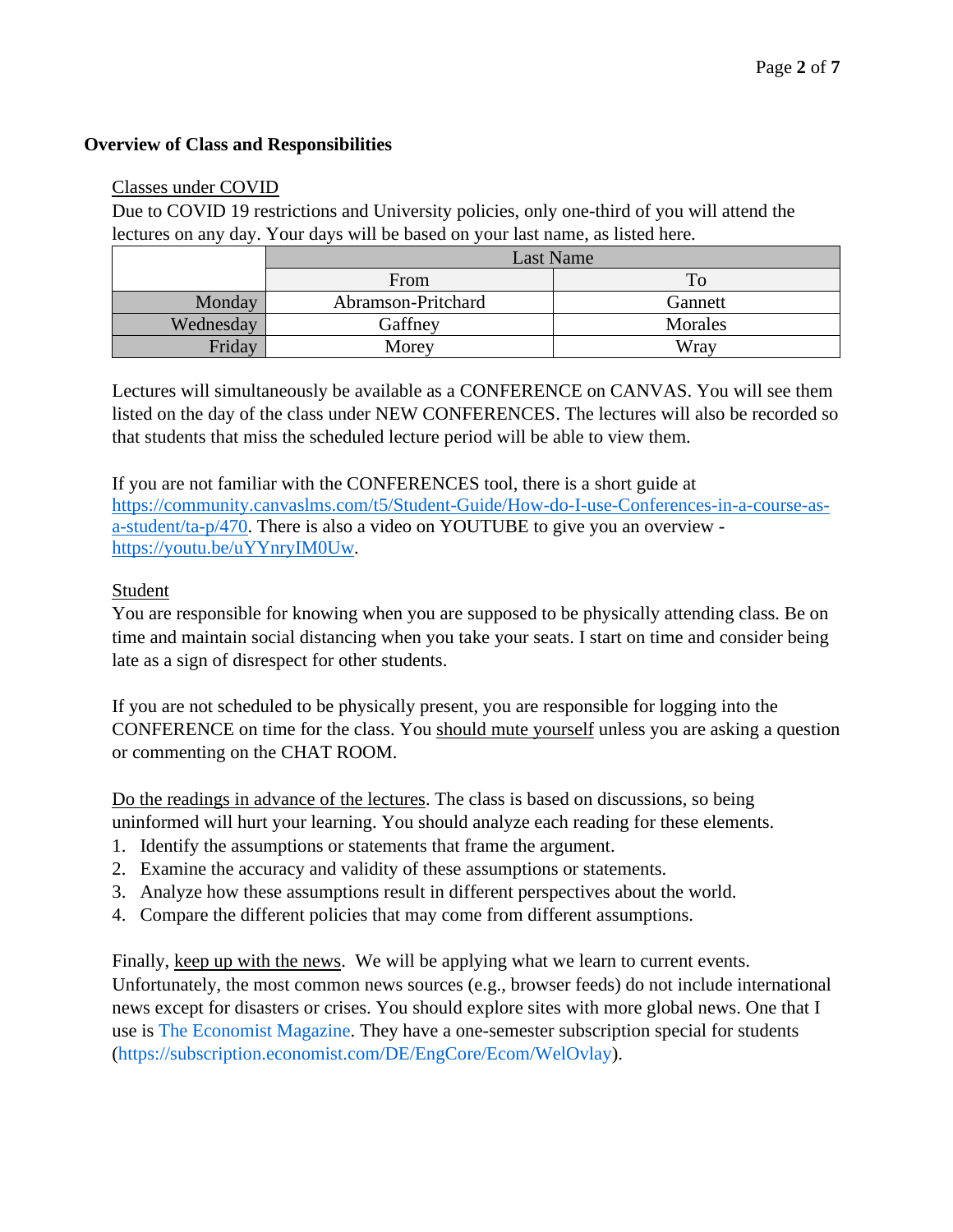# **Required Texts**

There are two texts and one reading required for this class.

George, Roger Z., and Harvey Rishikof. 2017. *The National Security Enterprise: Navigating the Labyrinth. 2 nd Edition.* Washington, DC: Georgetown Press

Meese, Michael J, Suzanne C. Nielsen, and Rachel M. Sondheimer. 2018. *American National Security, 7th Edition*. Baltimore, MD: John Hopkins University Press

*National Security Strategy of the United States of America*, December 2017. This is available on CANVAS or at [https://www.whitehouse.gov/wp-content/uploads/2017/12/NSS-Final-12-18-](https://www.whitehouse.gov/wp-content/uploads/2017/12/NSS-Final-12-18-2017-0905-2.pdf) [2017-0905-2.pdf](https://www.whitehouse.gov/wp-content/uploads/2017/12/NSS-Final-12-18-2017-0905-2.pdf)

## **Grading Criteria**

Your final grade will be based on how many points you accrue and this grading scale. Because Canvas uses a default grading scheme, there may be a difference between the final grade and what is listed. I will post your Final Grade on CANVAS before posting it to the Registrar's office.

| A    | 94-100 | $ B+$      | 87-89 | 77-79 | $\mathbf{D}+$ | 67-69 | $0 - 59$ |
|------|--------|------------|-------|-------|---------------|-------|----------|
| $A-$ | 90-93  | B          | 83-86 | 73-76 |               | 63-66 |          |
|      |        | D<br>$-D=$ | 80-82 | 70-72 |               | 60-62 |          |

Grades are based on these elements.

| Module Exams $-3$ at 30 points each | 90 points  |
|-------------------------------------|------------|
| Attendance                          | 10 points  |
| Total                               | 100 points |

Exams. Because we cannot have everyone in the class, exams will be held online.

- a. Exams will consist of five short-paragraph essays related to the critical questions in the module (look at the discussion and study questions for hints).
- b. You will have one hour for each of these exams.
- c. These exams will be available as ASSIGNMENTS: EXAMS on CANVAS for a specific period (these will be part of the review sheet). Make sure that you have a good internet connection before starting each exam because dropped service can result in losing your work.

Attendance. You will be asked to sign in on those days that you are supposed to be physically in class. Absences will only be excused based on illness, incarceration, religious observation, work/sports/ROTC commitments, or family emergencies. Documentation for the absence may be requested.

If you miss a class, it can be observed as a CONFERENCE on CANVAS.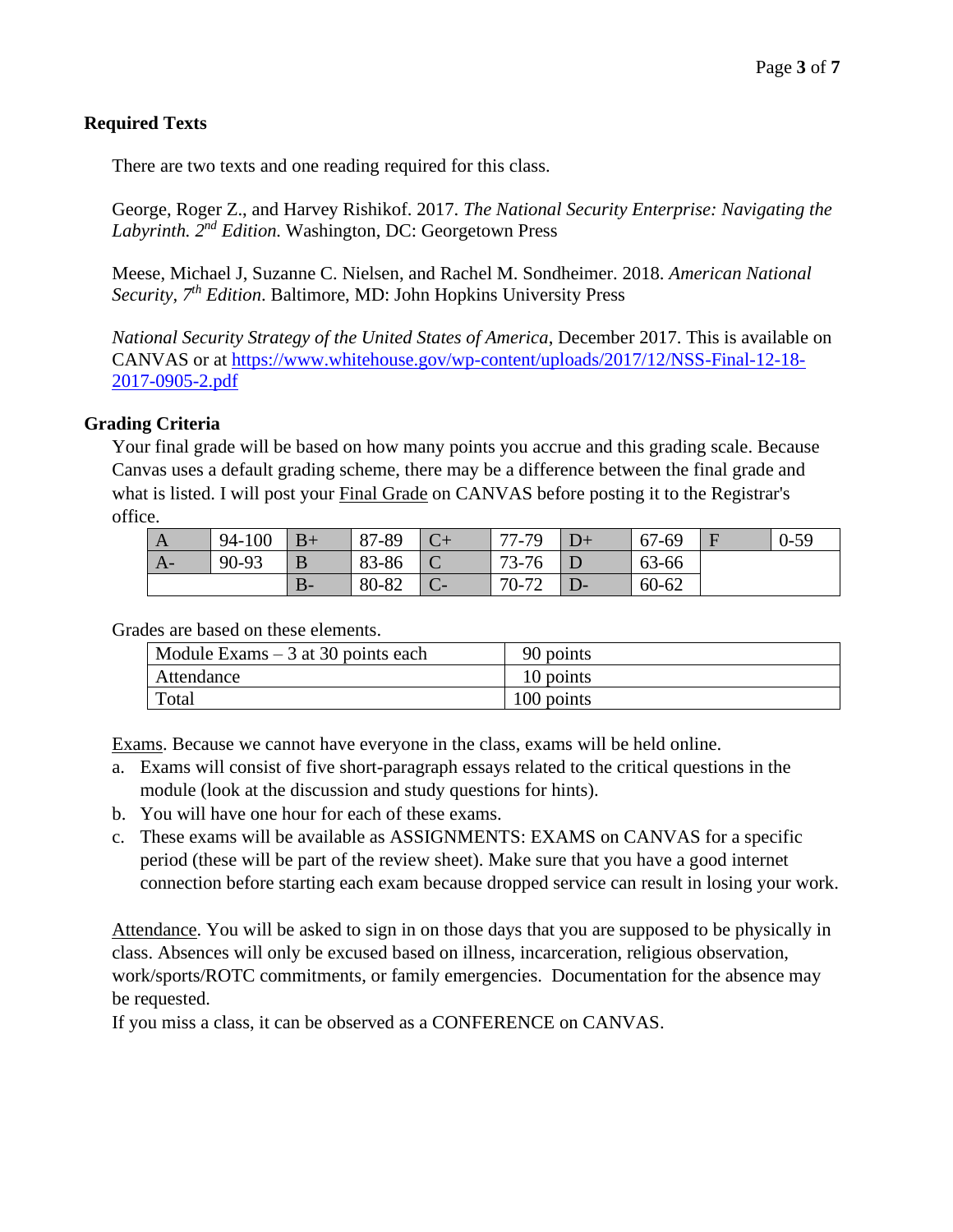# **Class Schedule**

| <b>August</b>                 |                                                                                       |                |                                                   |                 |                               |  |
|-------------------------------|---------------------------------------------------------------------------------------|----------------|---------------------------------------------------|-----------------|-------------------------------|--|
| $24 - Syllabus$               |                                                                                       | 25             | $26 - ANS$ 1                                      | 27              | $28 - ANS$ 2                  |  |
| and NSE:                      |                                                                                       |                |                                                   |                 |                               |  |
| Introduction                  |                                                                                       |                |                                                   |                 |                               |  |
|                               | <b>(This Class will</b>                                                               |                |                                                   |                 |                               |  |
|                               | be held remotely                                                                      |                |                                                   |                 |                               |  |
| <mark>as a</mark>             |                                                                                       |                |                                                   |                 |                               |  |
|                               | <b>CONFERENCE</b>                                                                     |                |                                                   |                 |                               |  |
| in CANVAS.)                   |                                                                                       |                |                                                   |                 |                               |  |
| $30 - NSE$ 1                  |                                                                                       |                |                                                   |                 |                               |  |
|                               |                                                                                       |                | <b>September</b>                                  |                 |                               |  |
|                               |                                                                                       | $\mathbf{1}$   | $2 - ANS$ 3                                       | 3               | $4 - CANVAS$ :                |  |
|                               |                                                                                       |                |                                                   |                 | NSS (download                 |  |
|                               |                                                                                       |                |                                                   |                 | and read)                     |  |
| $7 -$ Labor Day               |                                                                                       | 8              | $9 - ANS$ 4                                       | 10              | $11 - ANS$ 5                  |  |
| $14 - NSE$ 13                 |                                                                                       | 15             | $16 - NSE$ 15                                     | 17              | $18 - NSE$ 16                 |  |
| $21 - NSE$ 17                 |                                                                                       | 22             | $23 - EXAM$                                       | 24              | $25 - ANS$ 6                  |  |
| $28 - NSE$ 12                 |                                                                                       | 29             | $30 - NSE$ 11                                     |                 |                               |  |
|                               |                                                                                       |                | October                                           |                 |                               |  |
|                               |                                                                                       |                | $7 - \text{NSE}$ 10                               | $\mathbf{1}$    | $2 - ANS$ 7                   |  |
| $5 - NSE$ 9                   |                                                                                       | 6              |                                                   | 8               | $9 - ANS$ 9                   |  |
| $12 - NSE$ 3                  |                                                                                       | 13<br>20       | $14 - ANS$ 10<br>$21 - NSE$ 4                     | 15<br>22        | $16 - NSE$ 2<br>$23 - ANS$ 12 |  |
| $19 - ANS$ 11<br>$26 - NSE$ 8 |                                                                                       | 27             | $28 - EXAM$                                       | 29              | $30 - AND 8$                  |  |
|                               |                                                                                       |                | <b>November</b>                                   |                 |                               |  |
| $2 - NSE 6$                   |                                                                                       | 3              | $4 - NSE$ 7                                       | $5\overline{)}$ | $6 - ANS$ 13                  |  |
| $9 - ANS$ 14                  |                                                                                       | 10             | $11 - ANS$ 15                                     | 12              | $13 - ANS$ 16                 |  |
| $16 - ANS$ 17                 |                                                                                       | 17             | $18 - ANS$ 18                                     | 19              | $20 - ANS$ 19                 |  |
| $23 - ANS$ 20                 |                                                                                       | 24             | $25 - ANS$ 21                                     | $26 -$          | $27 -$                        |  |
|                               |                                                                                       |                |                                                   | Thanksgiving    | Thanksgiving                  |  |
|                               |                                                                                       |                | <b>Transition to Remote Learning</b> <sup>1</sup> |                 |                               |  |
| $30 - ANS$ 22                 |                                                                                       |                |                                                   |                 |                               |  |
|                               |                                                                                       |                | <b>December</b>                                   |                 |                               |  |
|                               |                                                                                       |                | $2 - ANS$ 23                                      | 3               | $4 - ANS$ 24                  |  |
| $7 - ANS$ 25                  |                                                                                       | 8- Reading Day |                                                   |                 |                               |  |
|                               |                                                                                       |                | <b>Final Exam - Details to be Posted</b>          |                 |                               |  |
| <b>Legend</b>                 |                                                                                       |                |                                                   |                 |                               |  |
| <b>NSE</b>                    | George, Roger Z., and Harvey Rishikof. 2017. The National Security Enterprise:        |                |                                                   |                 |                               |  |
|                               | Navigating the Labyrinth. 2 <sup>nd</sup> Edition. Washington, DC: Georgetown Press   |                |                                                   |                 |                               |  |
| <b>ANS</b>                    | Meese, Michael J, Suzanne C. Nielsen, and Rachel M. Sondheimer. 2018. American        |                |                                                   |                 |                               |  |
|                               | <i>National Security,</i> $7th Edition. Baltimore, MD: John Hopkins University Press$ |                |                                                   |                 |                               |  |

<sup>&</sup>lt;sup>1</sup> Classes after this point will be conducted on CANVAS using CONFERFENCES. These will be held at the scheduled class time. They will be recorded for those that cannot attend at that time.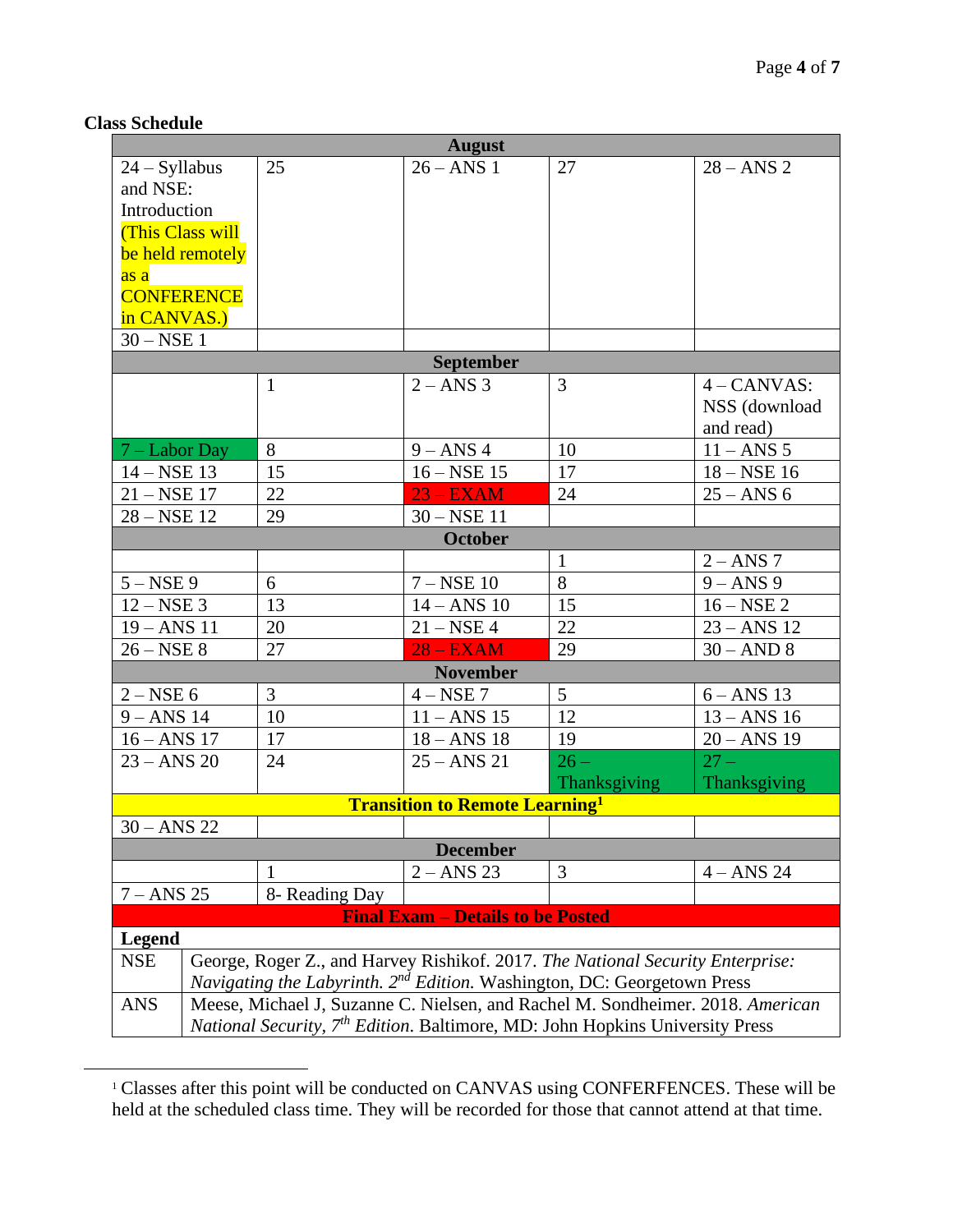**Policies** (as established by the Vice Provost for Undergraduate Education)

## CLASSROOM BEHAVIOR

Both students and faculty are responsible for maintaining an appropriate learning environment in all instructional settings, whether in person, remote or online. Those who fail to adhere to such behavioral standards may be subject to discipline. Professional courtesy and sensitivity are especially important with respect to individuals and topics dealing with race, color, national origin, sex, pregnancy, age, disability, creed, religion, sexual orientation, gender identity, gender expression, veteran status, political affiliation or political philosophy. For more information, see the policies on [classroom behavior](http://www.colorado.edu/policies/student-classroom-and-course-related-behavior) and the [Student Code of Conduct.](https://www.colorado.edu/sccr/sites/default/files/attached-files/2019-2020_student_code_of_conduct_0.pdf)

\_\_\_\_\_\_\_\_\_\_\_\_\_\_\_\_\_\_\_\_\_\_\_\_\_\_\_\_\_\_\_\_\_\_\_\_\_\_\_\_\_\_\_\_\_\_\_\_\_\_\_\_\_\_\_\_\_\_\_\_\_\_\_\_\_\_\_\_\_\_\_\_\_\_\_\_

# REQUIREMENTS FOR COVID-19

As a matter of public health and safety due to the pandemic, all members of the C.U. Boulder community and all visitors to campus must follow university, department and building requirements, and public health orders in place to reduce the risk of spreading infectious disease. Required safety measures at C.U. Boulder relevant to the classroom setting include:

- maintain 6-foot distancing when possible,
- wear a face covering in public indoor spaces and outdoors while on campus consistent with state and county health orders,
- clean local work area,
- practice hand hygiene,
- follow public health orders, and
- if sick and you live off campus, do not come onto campus (unless instructed by a C.U. Healthcare professional), or if you live on-campus, please alert [C.U. Boulder Medical](https://www.colorado.edu/healthcenter/coronavirus-updates/symptoms-and-what-do-if-you-feel-sick)  [Services.](https://www.colorado.edu/healthcenter/coronavirus-updates/symptoms-and-what-do-if-you-feel-sick)

Students who fail to adhere to these requirements will be asked to leave class, and students who do not leave class when asked or who refuse to comply with these requirements will be referred to [Student Conduct and Conflict Resolution.](https://www.colorado.edu/sccr/) For more information, see the policies on [COVID-](https://www.colorado.edu/policies/covid-19-health-and-safety-policy)[19 Health and Safety](https://www.colorado.edu/policies/covid-19-health-and-safety-policy) and [classroom behavior](http://www.colorado.edu/policies/student-classroom-and-course-related-behavior) and the [Student Code of Conduct.](http://www.colorado.edu/osccr/) If you require accommodation because a disability prevents you from fulfilling these safety measures, please see the "Accommodation for Disabilities" statement on this syllabus.

Before returning to campus, all students must complete the [COVID-19 Student Health and](https://www.colorado.edu/protect-our-herd/how#anchor1)  [Expectations Course.](https://www.colorado.edu/protect-our-herd/how#anchor1) Before coming on to campus each day, all students are required to complete a [Daily Health Form](https://www.colorado.edu/protect-our-herd/daily-health-form)

Students who have tested positive for COVID-19, have symptoms of COVID-19, or have had close contact with someone who has tested positive for or had symptoms of COVID-19 must stay home and complete the [Health Questionnaire and Illness Reporting Form](https://www.colorado.edu/protect-our-herd/daily-health-form) remotely. If you are sick or quarantined**,** notify me as soon as possible. You do not need to tell me the nature of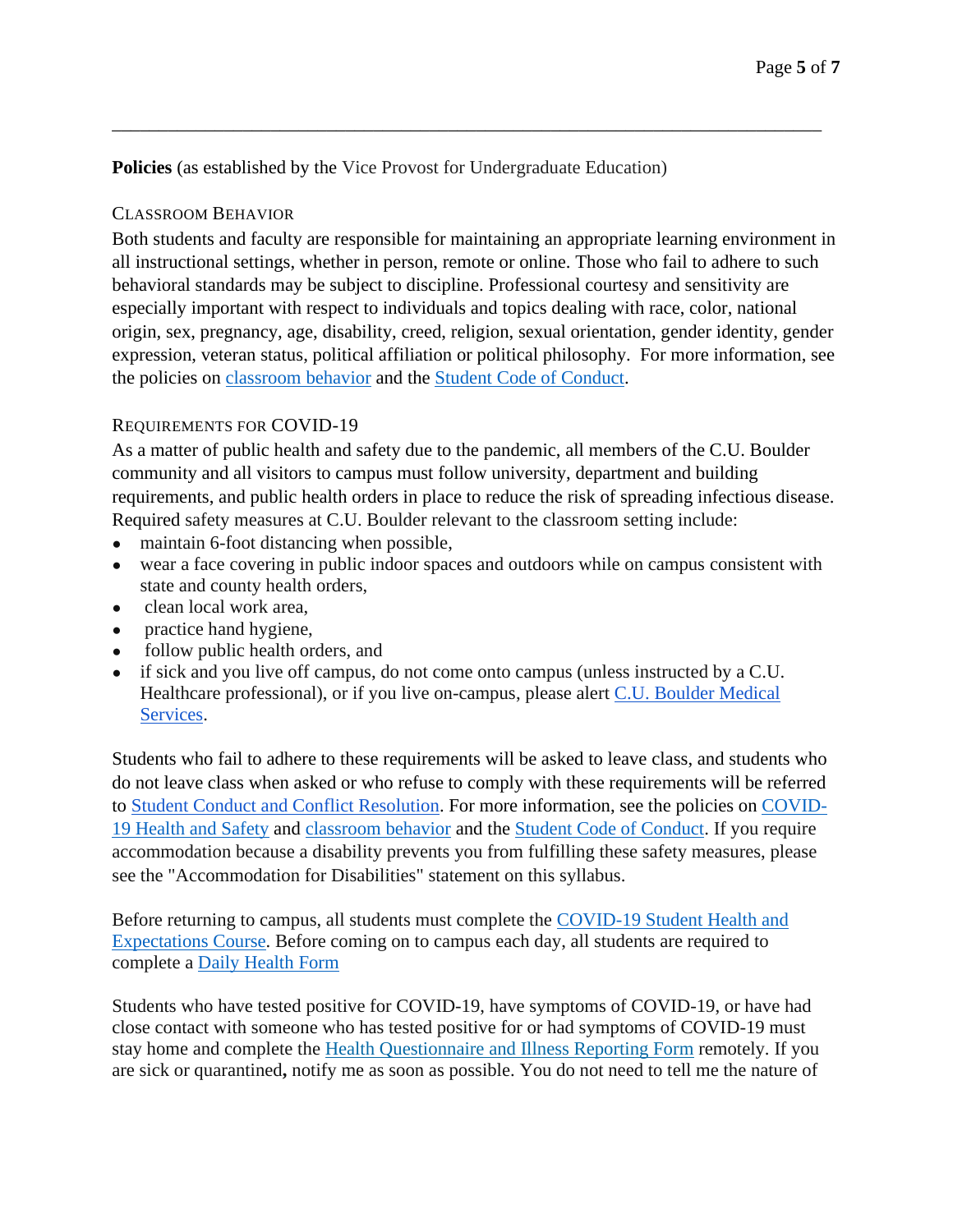the illness, just the approximate period that you will be absent so that we can arrange accommodations.

### ACCOMMODATION FOR DISABILITIES

If you qualify for accommodations because of a disability, please submit your accommodation letter from Disability Services to your faculty member in a timely manner so that your needs can be addressed. Disability Services determines accommodations based on documented disabilities in the academic environment. Information on requesting accommodations is located on the [Disability Services website.](https://www.colorado.edu/disabilityservices/) Contact Disability Services at 303-492-8671 or [dsinfo@colorado.edu](mailto:dsinfo@colorado.edu) for further assistance. If you have a temporary medical condition, see [Temporary Medical Conditions](http://www.colorado.edu/disabilityservices/students/temporary-medical-conditions) on the Disability Services website.

## PREFERRED STUDENT NAMES AND PRONOUNS

CU Boulder recognizes that students' legal information doesn't always align with how they identify. Students may update their preferred names and pronouns via the student portal; those preferred names and pronouns are listed on instructors' class rosters. In the absence of such updates, the name that appears on the class roster is the student's legal name.

## HONOR CODE

All students enrolled in a University of Colorado Boulder course are responsible for knowing and adhering to the Honor Code. Violations of the policy may include: plagiarism, cheating, fabrication, lying, bribery, threat, unauthorized access to academic materials, clicker fraud, submitting the same or similar work in more than one course without permission from all course instructors involved, and aiding academic dishonesty. All incidents of academic misconduct will be reported to the Honor Code [\(honor@colorado.edu\)](mailto:honor@colorado.edu); 303-492-5550). Students found responsible for violating the academic integrity policy will be subject to nonacademic sanctions from the Honor Code as well as academic sanctions from the faculty member. Additional information regarding the Honor Code academic integrity policy can be found at the [Honor Code](https://www.colorado.edu/osccr/honor-code)  [Office website.](https://www.colorado.edu/osccr/honor-code)

SEXUAL MISCONDUCT, DISCRIMINATION, HARASSMENT AND/OR RELATED RETALIATION The University of Colorado Boulder (C.U. Boulder) is committed to fostering an inclusive and welcoming learning, working, and living environment. C.U. Boulder will not tolerate acts of sexual misconduct (harassment, exploitation, and assault), intimate partner violence (dating or domestic violence), stalking, or protected-class discrimination or harassment by members of our community. Individuals who believe they have been subject to misconduct or retaliatory actions for reporting a concern should contact the Office of Institutional Equity and Compliance (OIEC) at 303-492-2127 or [cureport@colorado.edu.](mailto:cureport@colorado.edu) Information about the OIEC, university policies, [anonymous reporting,](https://cuboulder.qualtrics.com/jfe/form/SV_0PnqVK4kkIJIZnf) and the campus resources can be found on the [OIEC website.](http://www.colorado.edu/institutionalequity/) Please know that faculty and instructors have a responsibility to inform OIEC when made aware of incidents of sexual misconduct, dating and domestic violence, stalking, discrimination, harassment and/or related retaliation, to ensure that individuals impacted receive information about options for reporting and support resources.